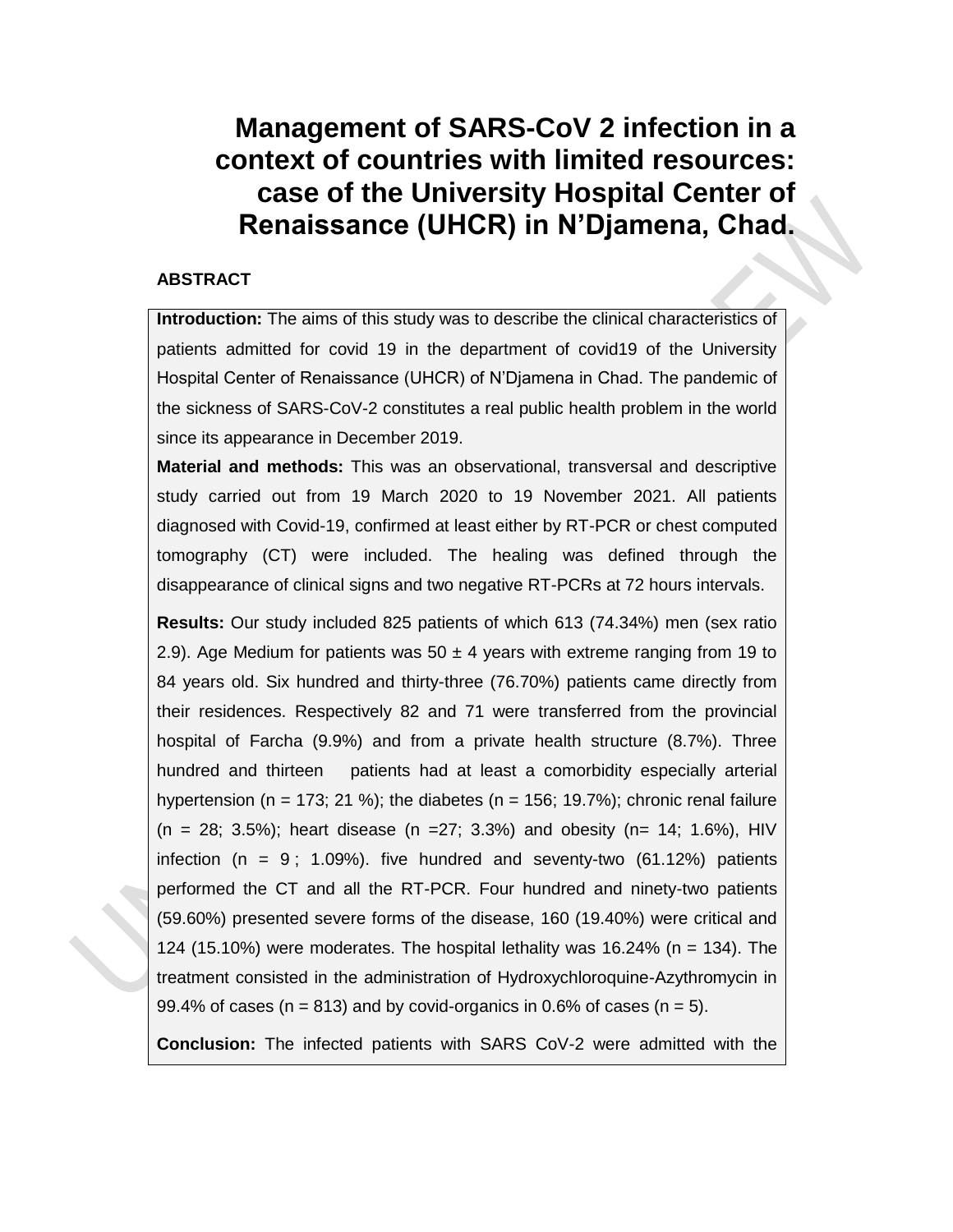advance stage of the disease. Lethality was associate with the presence of comorbidities. The sensitization of the population on the importance of vaccination, barrier measures and recourse to care are necessary

**Keywords**: SARS-CoV 2, treatment, N'Djamena, Chad

### **1. INTRODUCTION**

the SARS-CoV-2 disease pandemic has been a real public health problem in the world since its appearance in December 2019. As from December 12, 2021, according to WHO, there are 271 million confirmed cases of Covid- 19, and 5.31 million deaths [1]. Apart from confirmed cases, there are also probably cases of Covid-19, which will be discovered with time and the spread of the epidemic. In addition, the criteria varies from country to country. Africa recorded as of 12 December 2021, 8944097 confirmed cases and 224920 deaths [2]. Chad recorded its first case on March 19, 2020 and so far, has 5,701 confirmed cases for 181 (3.17%) deaths [3]. No effective antiviral treatment is currently available. The UHCR is a care center for serious cases of Covid-19 at the national level. Simple cases are treated in the Farcha Provincial Hospital. In view of this context, we carried out this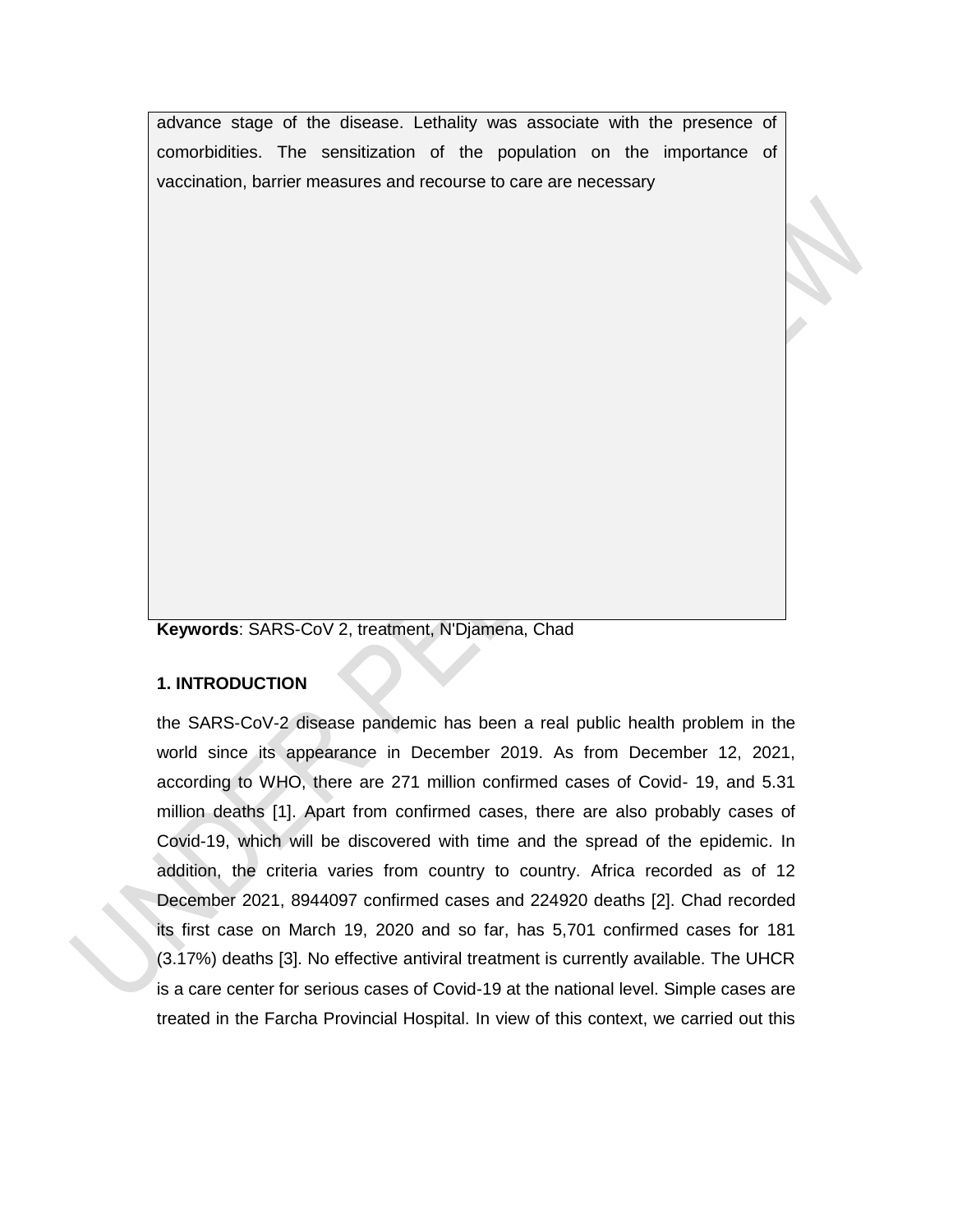study, the main objective of this was to describe the management of patients infected with SARS-CoV-2 hospitalized at the UHCR in N'Djamena.

### **2. MATERIAL AND METHODS**

This was a cross-sectional, descriptive and observational study carried out from March 19, 2020 to November 19, 2021 in the covid-19 unit of the University Hospital Center of Renaissance. Any adult patient hospitalized in the Covid-19 unit for a clinical diagnosis of Covid 19 confirmed by one of the 2 following examinations, reverse transcriptase polymerase Chain reaction RT-PCR or chest computed tomography (CT) was included in the study from his admission. Patients who refused to sign the required information were excluded from the study. The RT PCR technique was carried out by a team from the Ministry of Public Health. After nasal sampling, the samples were sent to the mobile laboratory of the Ministry of Health for technical examination. From all patients, the following variables were collected on admission (age, sex, history, current treatment, clinical severity of the disease, clinical location), CT aspects, outcome. Data was collected on a form prepared for this purpose. A data entry mask developed in Excel made it possible to enter the data collected; These data were checked, codified and then analyzed on EPIINFO 3.5.1. We received the agreement of the national ethics committee to carry out this study. A written consent agreement was obtained from the patient or his representative.

# **3. RESULTS**

we included 825 patients including 613 (74.34%) men (sex ratio 2.9). The mean age of the patients was 50  $\pm$  4 years with extremes ranging from 19 to 84 years. All patients had taken a nasal swab for RT-PCR. Five hundred and sixty-two (61.12%) patients had performed chest computed tomography. Table1 shows the characteristics of the patients included.

### **Table 1: characteristics of the 825 patients included**

| <b>Variables</b>                  | <b>Characteristics</b> |
|-----------------------------------|------------------------|
| Mean age $\pm$ standard deviation | $50 \pm 4$ years       |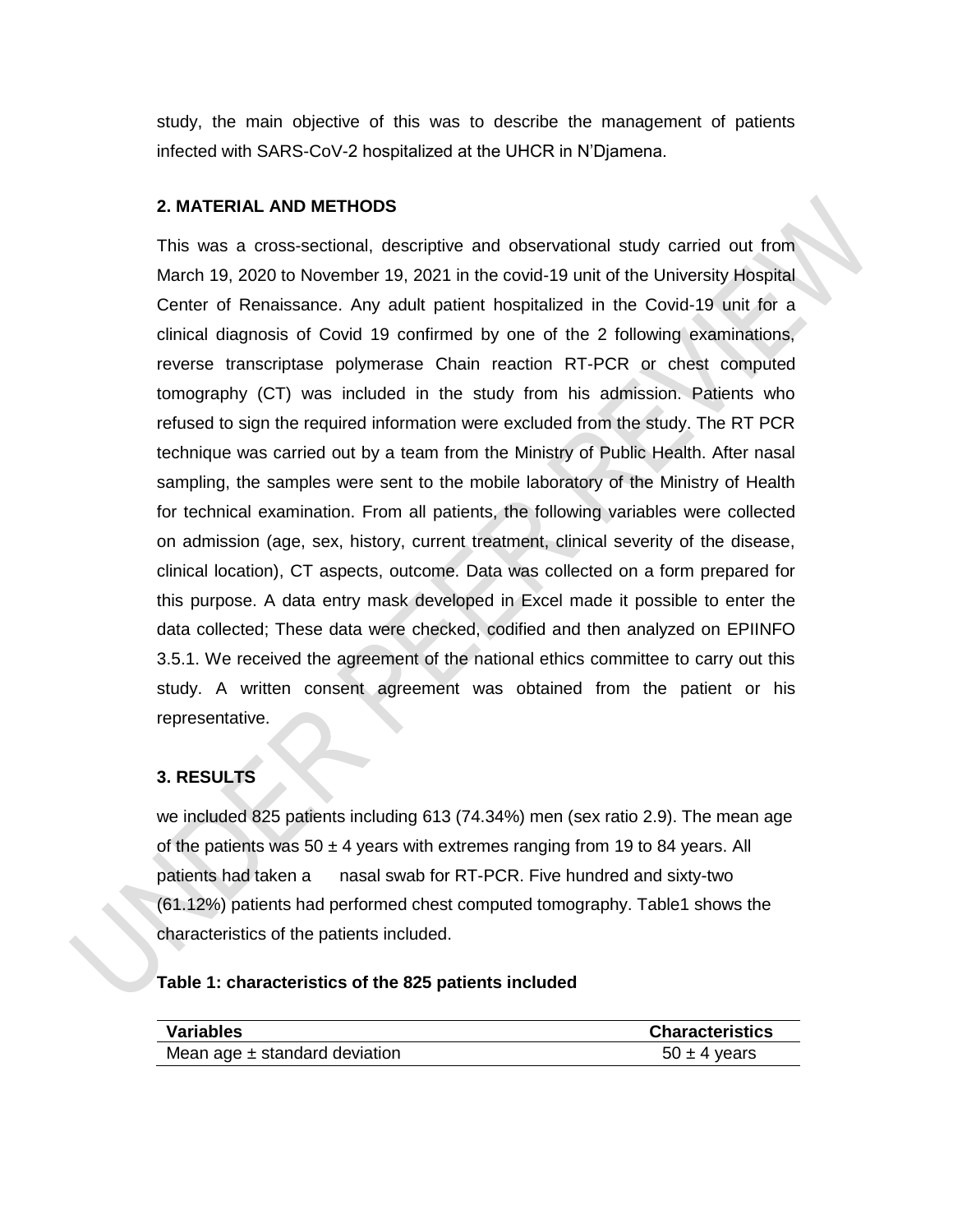| Sex ratio                                       | 2,9                 |
|-------------------------------------------------|---------------------|
| <b>Origine of patients</b>                      |                     |
| Residence                                       | $76,7\%$ (n = 643)  |
| Farcha main Hospital                            | $9\%$ (n = 82)      |
| <b>Private Health</b>                           | $8,9\%$ (n = 73)    |
| <b>Comorbidities</b>                            |                     |
| <b>Arterial Hypertension</b>                    | $21\%$ (n = 173)    |
| <b>Diabetes</b>                                 | 19,7% (n= 156)      |
| Chronic renal faillure                          | $3,5% (n = 28)$     |
| Heart disease                                   | $3,3\%$ (n = 27)    |
| Obesity (IMC > 30)                              | $1,6\%$ (n = 14)    |
| Severity of the disease                         |                     |
| Severe form                                     | 59,6% (n =492)      |
| <b>Critical form</b>                            | $19,4\%$ (n = 160)  |
| Moderate form                                   | $15,1\%$ (n = 124)  |
| Light form                                      | 5,9% (n=49)         |
| <b>Therapy received</b>                         |                     |
| Oxygen therapy                                  |                     |
| <b>No</b>                                       | 14,29% (n=49)       |
| Telescope                                       | 52,18% (n=179)      |
| High oncentration mask                          | 31,77% (n=109)      |
| Orotracheal intubation and assisted ventilation | $1,75\%$ (n=6)      |
| Hydroxychloroquin alone                         | 00                  |
| Hydroxychloroquin and azythromycin              | $99,4\%$ (n = 820)  |
| Azithromycin alone                              | 00                  |
| Vitamin C                                       | 100% (n=825)        |
| Covid-organics                                  | $0,6\%$ (n = 5)     |
| <b>Hospital lethality</b>                       | $16,24\%$ (n = 134) |

# **4 Discussion:**

The average age of our patients was 56 years old. In the three studies conducted in China, the median age of hospitalized patients was between 47 and 56 years with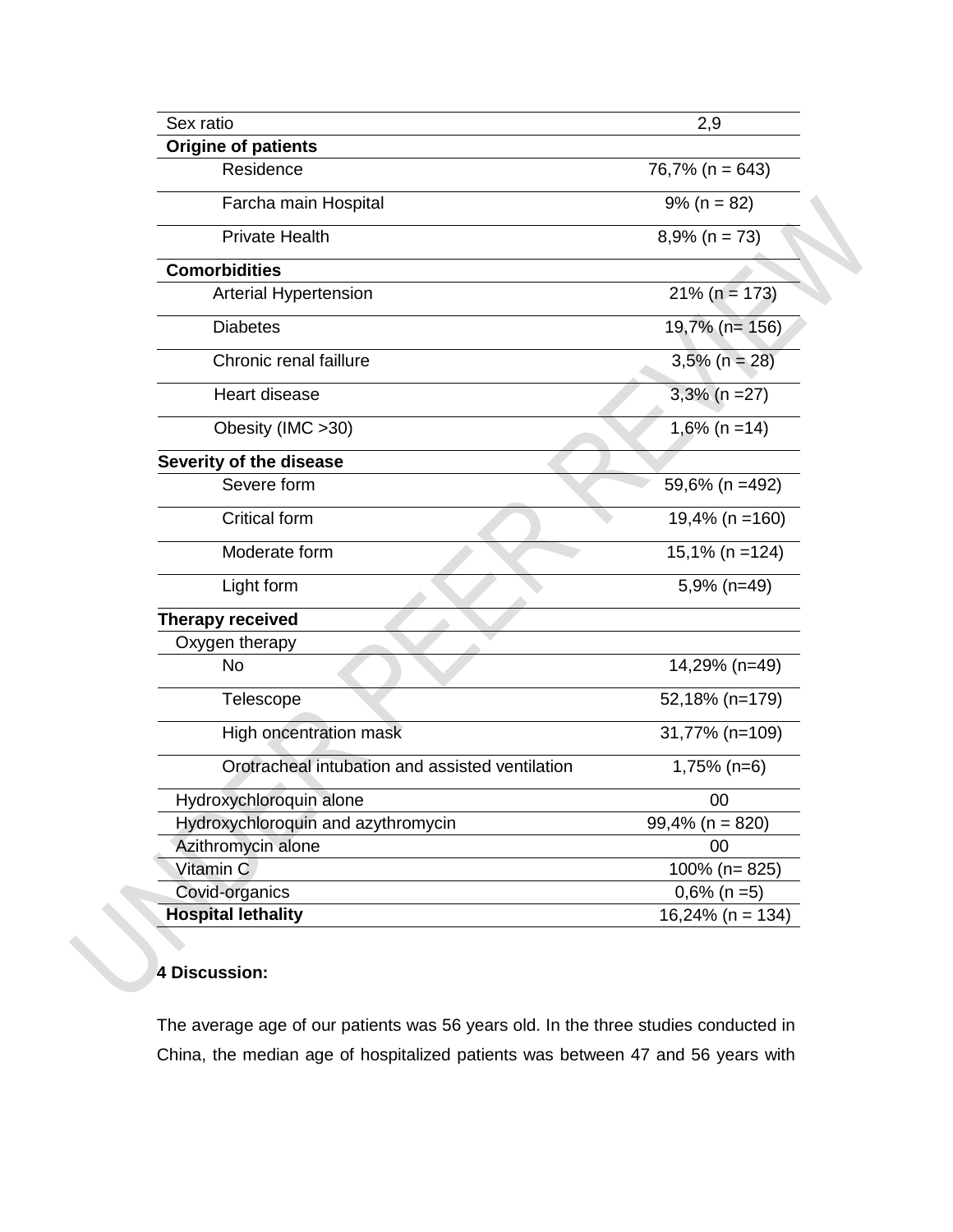narrow interquartile ranges (43 to 60 years in the study by Wu and al. 35 to 58 years in the study of Guan and al, aged 46 to 67 in the study by Zhou and al.). There was a clear male predominance; 63.7% of patients were males in the study by Wu and al., 58.1% and 62% in the studies by Guan and al., and Zhou and al., respectively [4, 5.6]. This difference is explained by the higher frequency of risk factors for the severity of the disease in the male population. The main comorbidities found in the hospitalized population were arterial hypertension (AHT) (15 to 30%), diabetes (7.4- 19%) and vascular pathologies (2.5-8%) [4, 5, 6]. Smokers accounted for 6 to 12.6% of hospitalized patients [4, 5]. In a retrospective study of 1591 consecutive cases hospitalized in intensive care in Lombardy (Italy), 82% of patients were male, 49% of patients had chronic arterial hypertension, 21% were followed for cardiovascular disease, 17% for diabetes, and only 8% for neoplasia, 4% for chronic obstructive pulmonary disease, 3% for chronic renal failure [7]. Age over 50 appeared to be strongly associated with the occurrence of ARDS and age over 65 was associated with mortality [6]. In France, 89% of deceased patients were over 65 years of age and 90% had a comorbidity, the main ones of which were diabetes, cardiac disease, hypertension, pulmonary disease or morbid obesity [8]. In the studies by Zhou et al. and Wu et al., hypertension and diabetes were significantly associated with the occurrence of ARDS in multivariate analysis and mortality in uni-variate analysis [4,5]. In contrast, the existence of chronic obstructive pulmonary disease (COPD), prior immunosuppression, cancer disease or chronic renal failure did not appear to increase the risk of mortality [4, 5,6]. In the Italian study by Grasseli and al., mortality in intensive care was 38% for 502 hypertensive patients, against 22% for the 526 non-hypertensive patients included [7]. The cases of fatality rate in patients admitted to intensive care was 26%. It should be noted that these data probably depend on the demographic characteristics of the affected populations: indeed, compared to Chinese or Italian observations, the first American case admitted to intensive care seemed to be more affected by heart failure and chronic renal failure [9,10] . Finally, a high body mass index was reported in 24 patients admitted to intensive care in Washington (mean BMI 32.3, standard deviation 7.2), suggesting that overweight and obesity could be a risk factor for severe SARS-CoV-2 infection [10].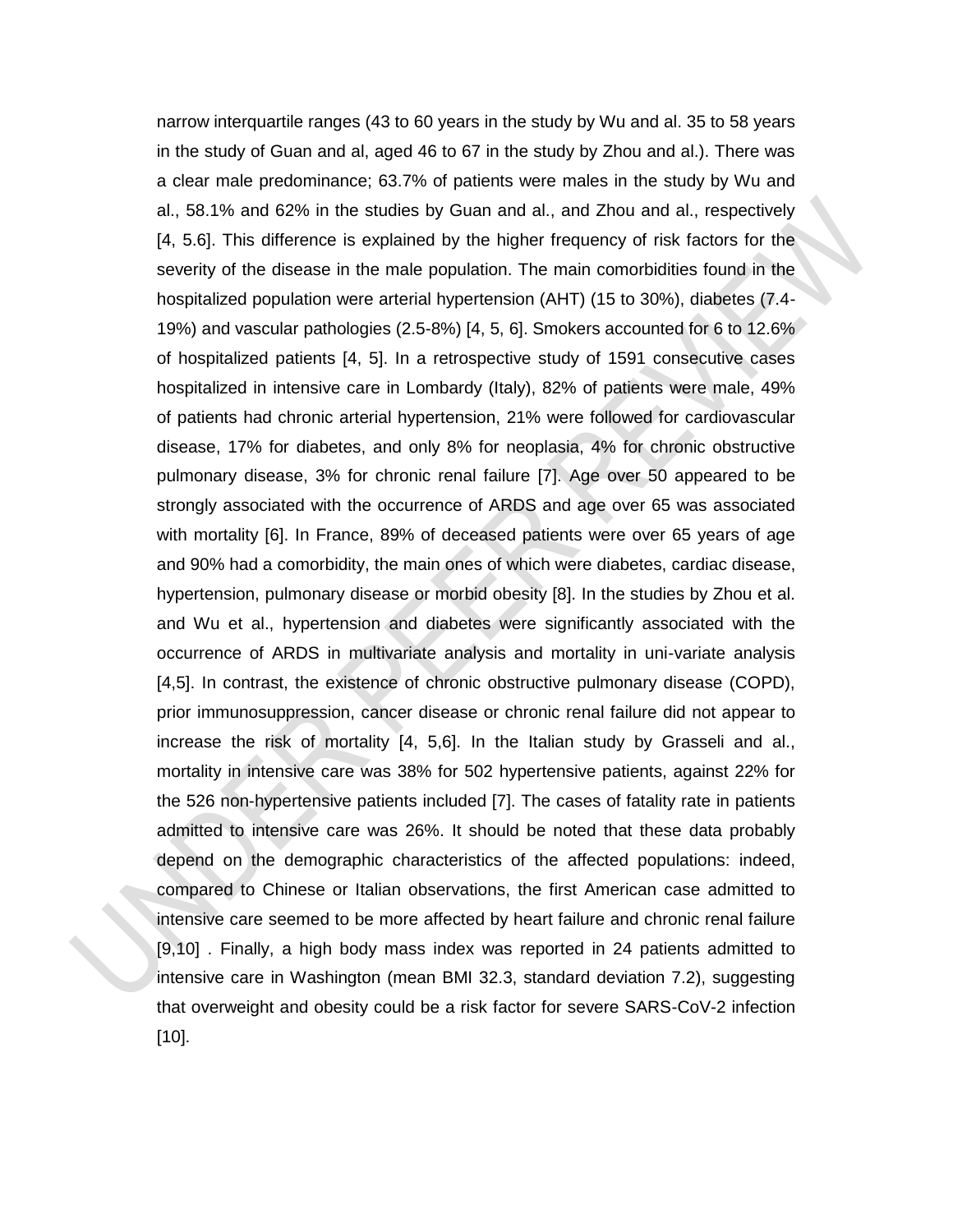#### **5. CONCLUSION**

Patients infected with SARS-CoV-2 were admitted with the advanced stage of the disease. Lethality was associated with the presence of comorbidities. Raising public awareness of the importance of vaccination, barrier measures and seeking care is necessary.

### **REFERENCE**

.

[1] Arentz M, Yim E, Klaff L, Lokhandwala S, Riedo FX, Chong M, and al. Characteristics outcomes of 21 critically ill patients with COVID-19 in Washington State. JAMA 2020: e204326, http://dx.doi.org/10.1001/jama.2020.4326.

[2] Bhatraju PK, Ghassemieh BJ, Nichols M, Kim R, Jerome KR, Nalla AK, and al. Covid-19 inot critically ill patients in tea Seattle region – case series NOT Engl J Med 2020 : 10, http://dx.doi.org/10.1056/NEJMoa2004500..

[3] CDC Africa. Coronavirus Disease 2019 (COVID-19) https://africacdc.org/covid-19. Consulted the12/14/2021.

[4] Grasselli G, Zangrillo AT, Zanella AT, Antonelli M, Cabrini L, Castelli AT, and al. Baseline characteristics outcomy of 1591 patients infected with SARS-CoV-2 admitted to ICUs of tea Lombardy.

[5] Guan W, Or Z, Hu Y, Liang W, Or VS, Hey J, and atL. Clinotical characteristics of coronavirus disease 2019 in China. NOT Engl J Med 2020, http://dx.doi.org/10.1056/NEJMoa2002032 NEJMoa2002032.

https://www.who.int/emergencies/diseases/novel- coronavirus-2019/ situation-reports. Accessed on 12/13/2021.

[6] Ministry of the Health Public from Chad, Ratpport de Lat Situationot Epiofmiologiwhate VSOVID-19 atu Tchatd - 1 - 30 novembre 2021. SITREP NOT°446.